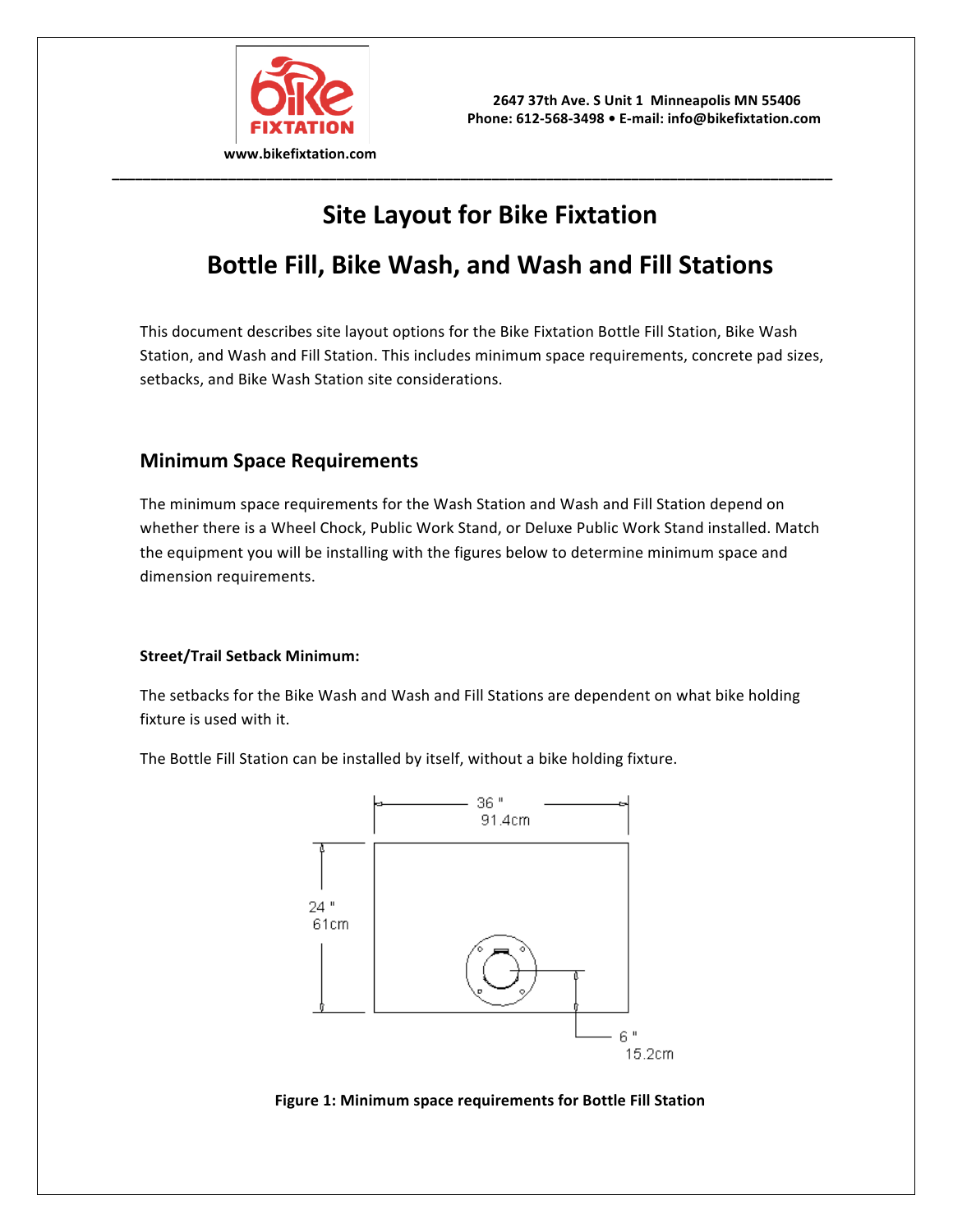

Figure 2: Minimum space requirements for Bike Wash Station (with Wheel Chock)



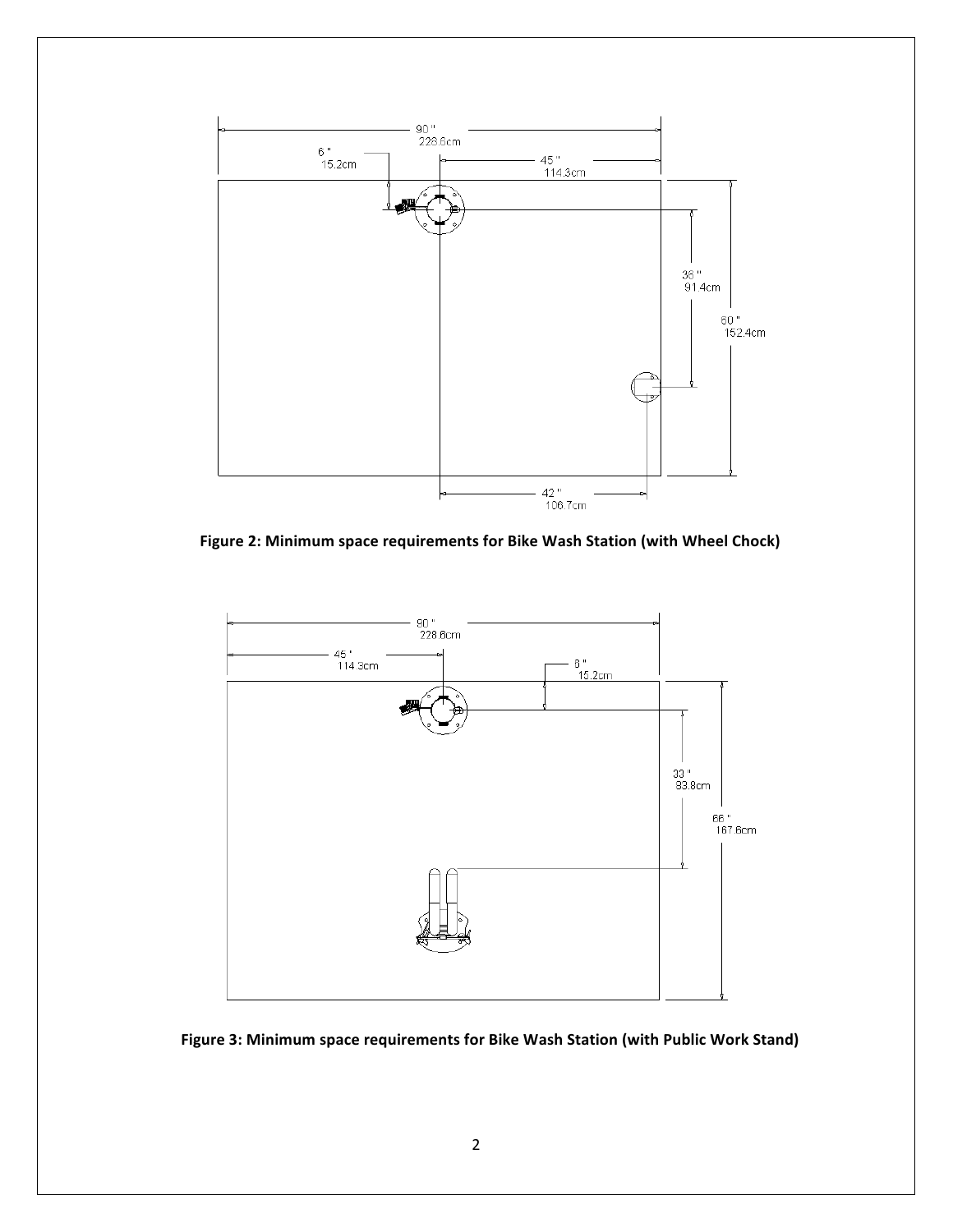

Figure 4: Minimum space requirements for Bike Wash Station (with Deluxe Public Work Stand, no **Wheel Chock)**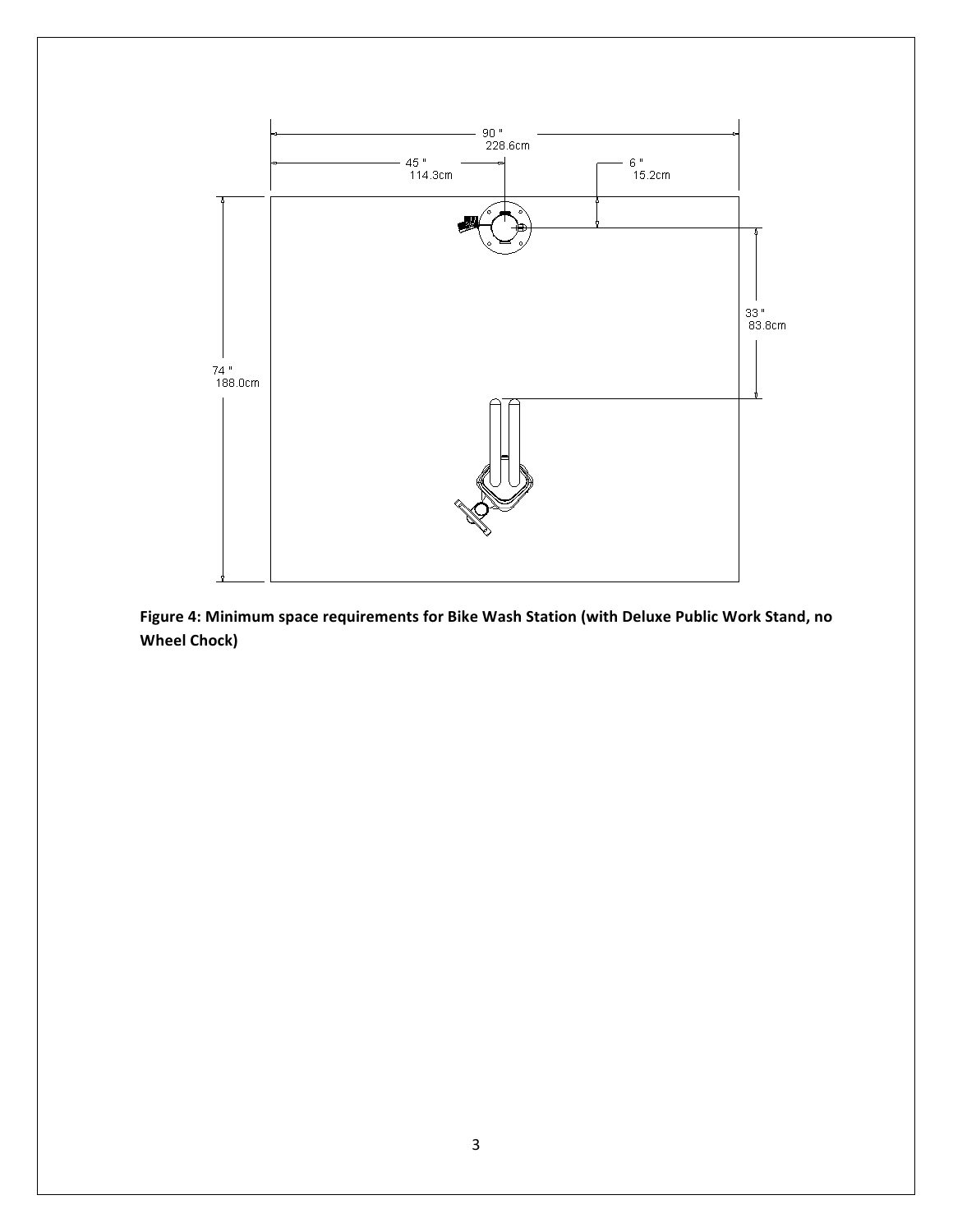

Figure 5: Minimum space requirements for Bike Wash Station (with Deluxe Public Work Stand, **with Wheel Chock)**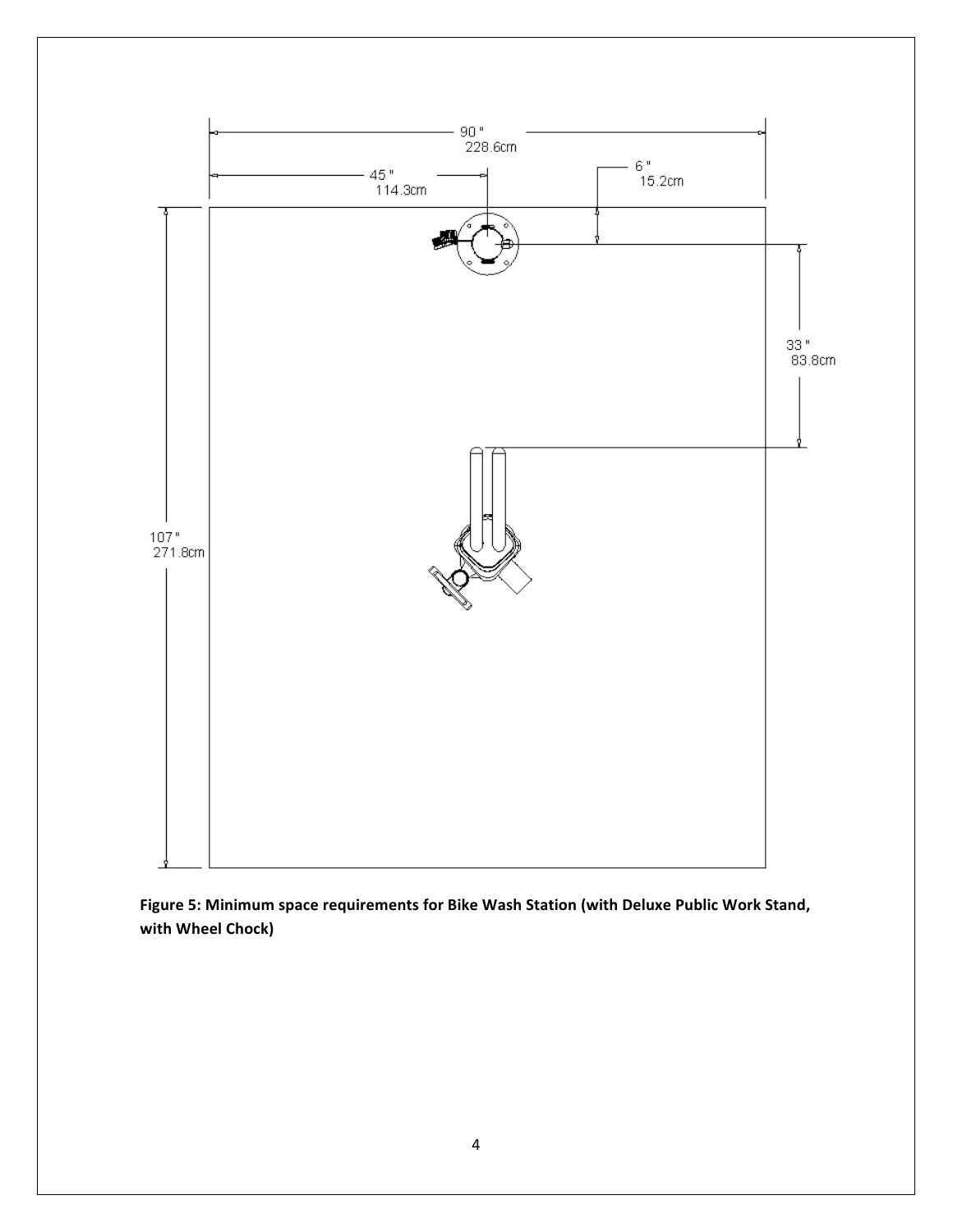

Figure 6: Minimum space requirements for Wash and Fill station (with Wheel Chock)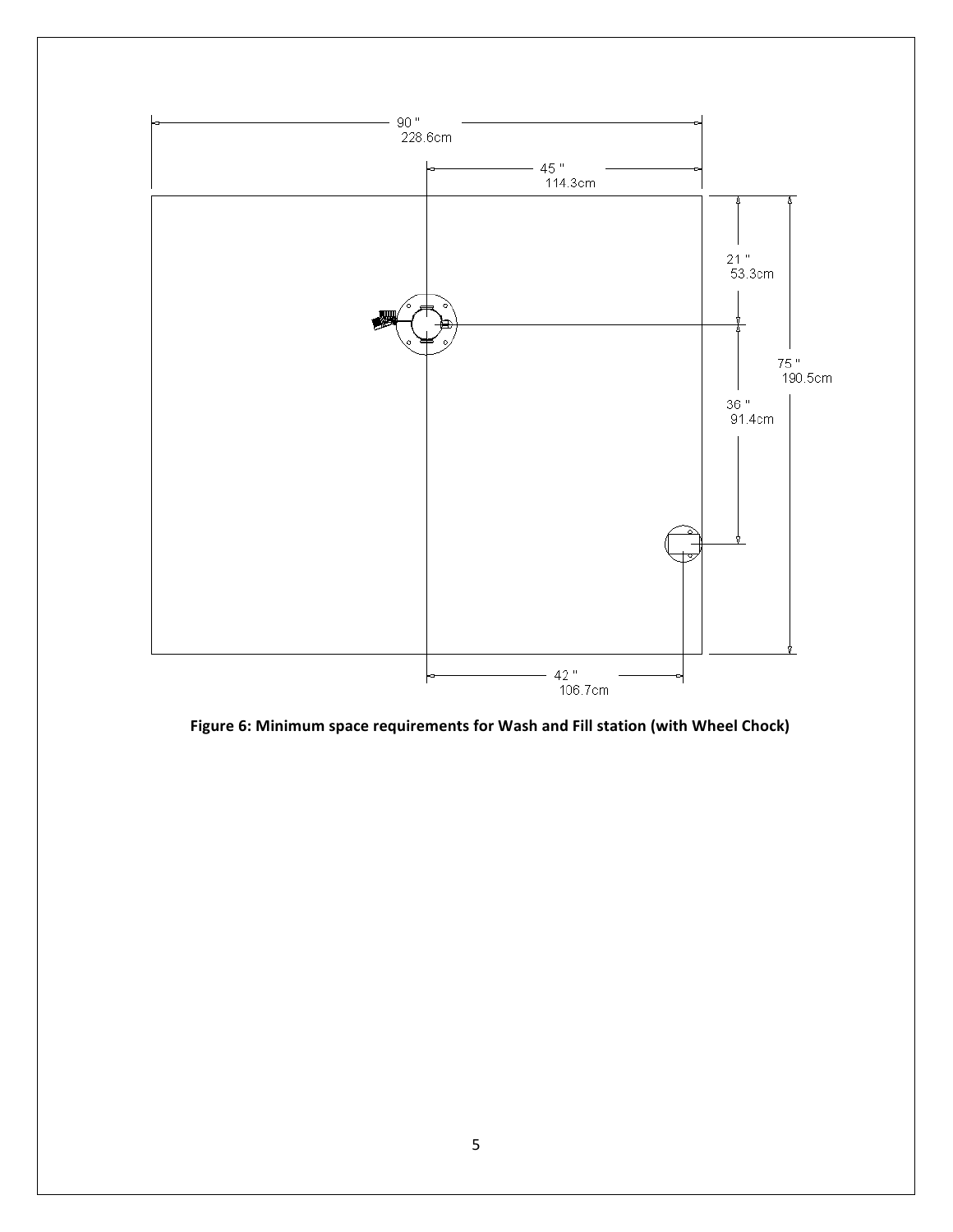

Figure 7: Minimum space requirements for Wash and Fill Station (with Public Work Stand)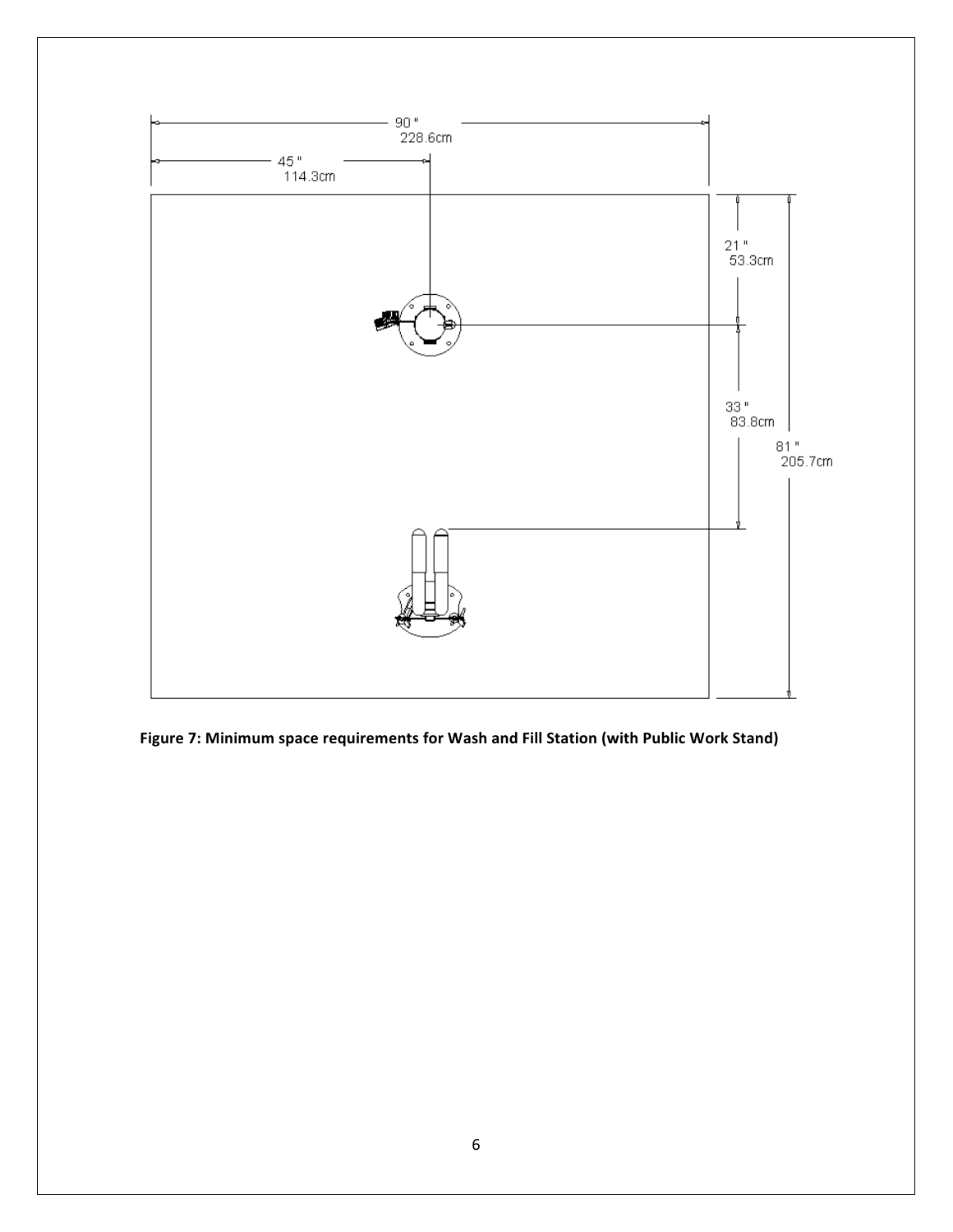

Figure 8: Minimum space requirements for Wash and Fill Station (with Deluxe Public Work Stand)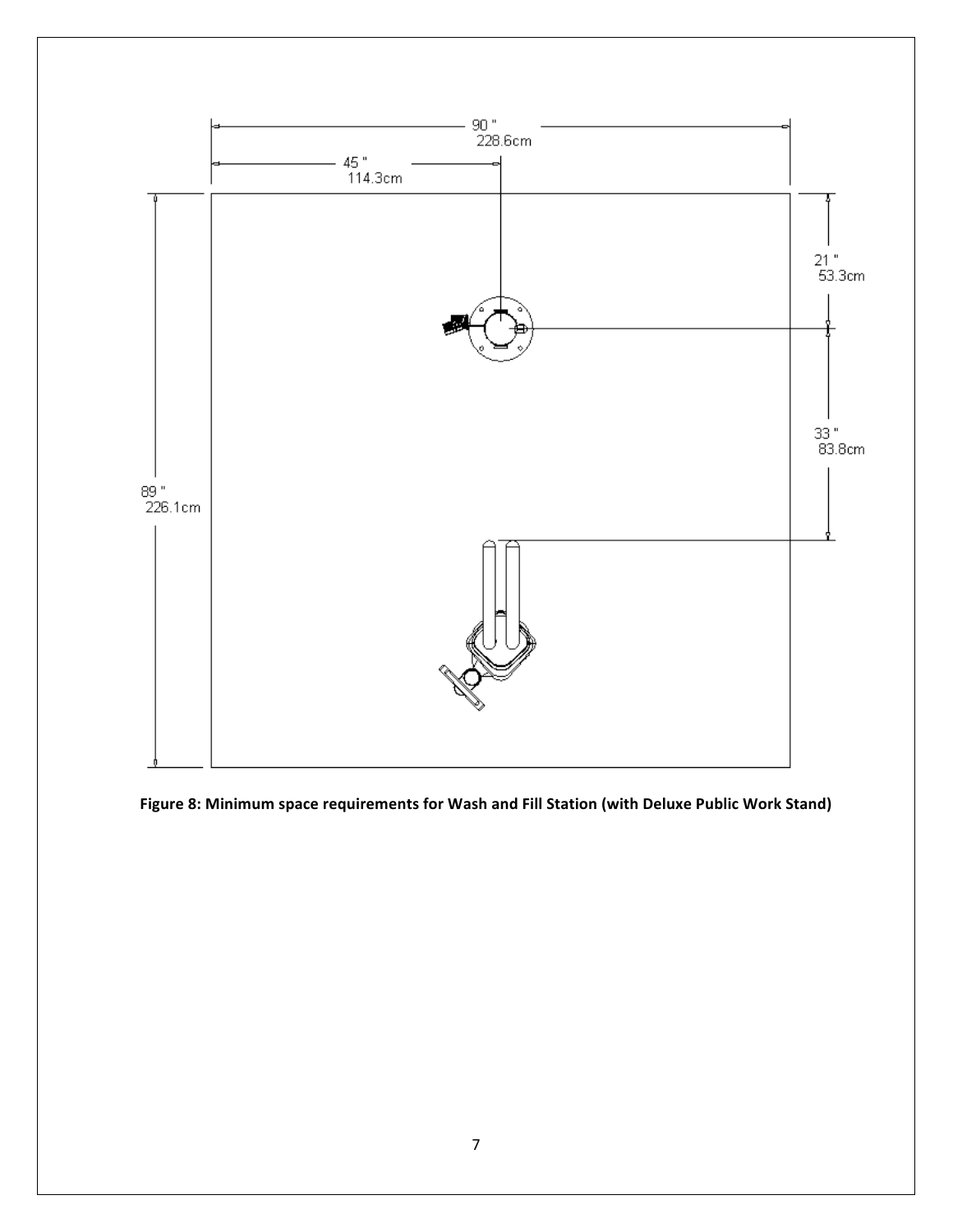

Figure 9: Minimum space requirements for Wash and Fill Station (with Deluxe Public Work Stand **and Wheel Chock)**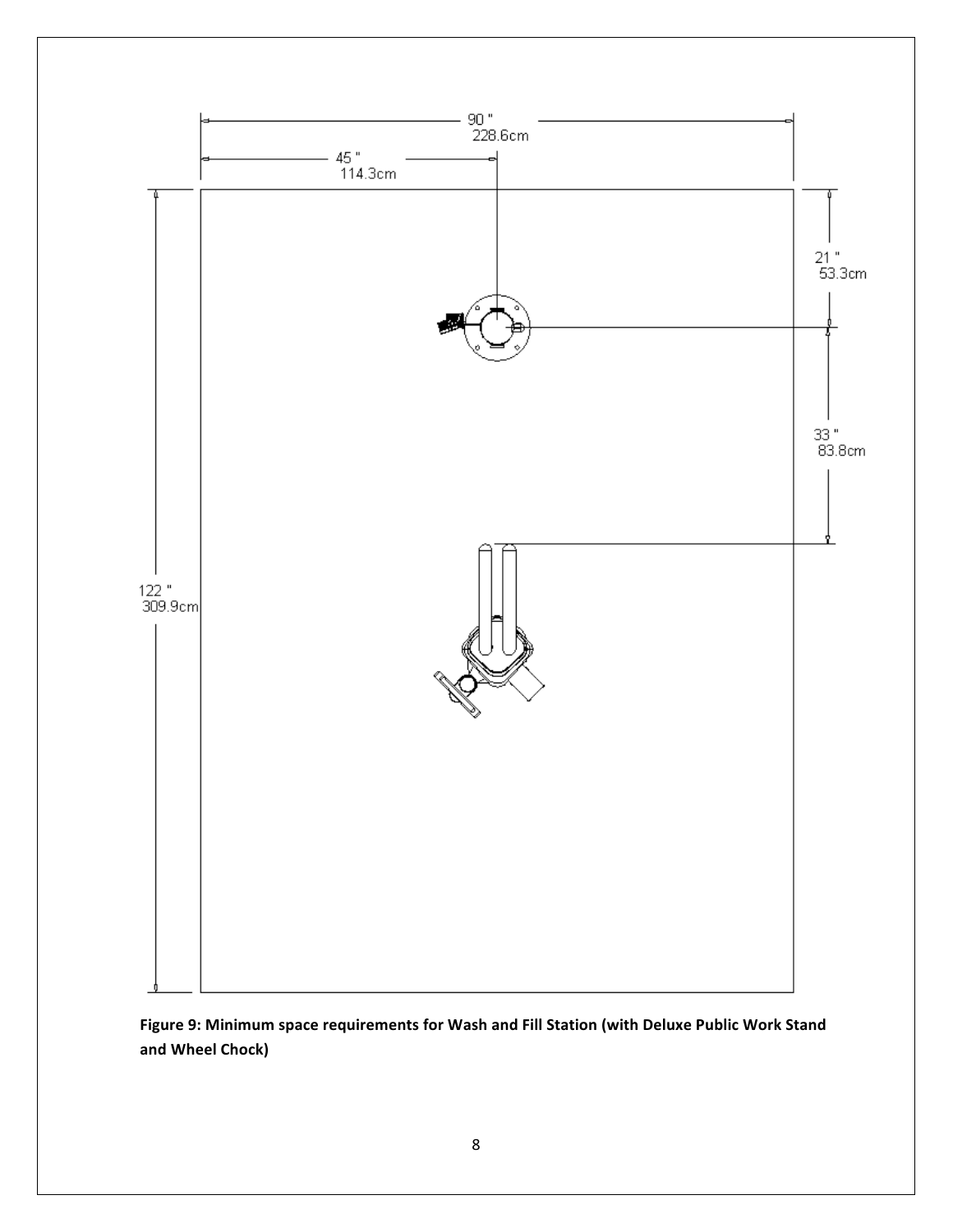## **Concrete Pad Sizes**

If you are pouring a new concrete pad, these are two recommended sizes. Option 1 is 36" x 36" x 4", option 2 is a 16" diameter cylinder that is 36" deep. Ensure there are provisions for the plumbing rough in.



Figure 10: Recommended minimum new pad configurations

### **Setbacks**

It is recommended that all equipment is spaced a minimum of 60" from an adjoining street or cycle path.

## **Bike Wash Station Site Considerations**

The Bike Fixtation Bike Wash Station can be installed indoors or outdoors. The Bike Fixtation Bike Wash Station is compliant with the EPA's Clean Water Act and does not require any post water treatment of wastewater. For indoor locations, a floor drain in wash station location is recommended. Site should be suitable for water overspray. For outdoor locations, a subsurface drain (also known as a French drain)